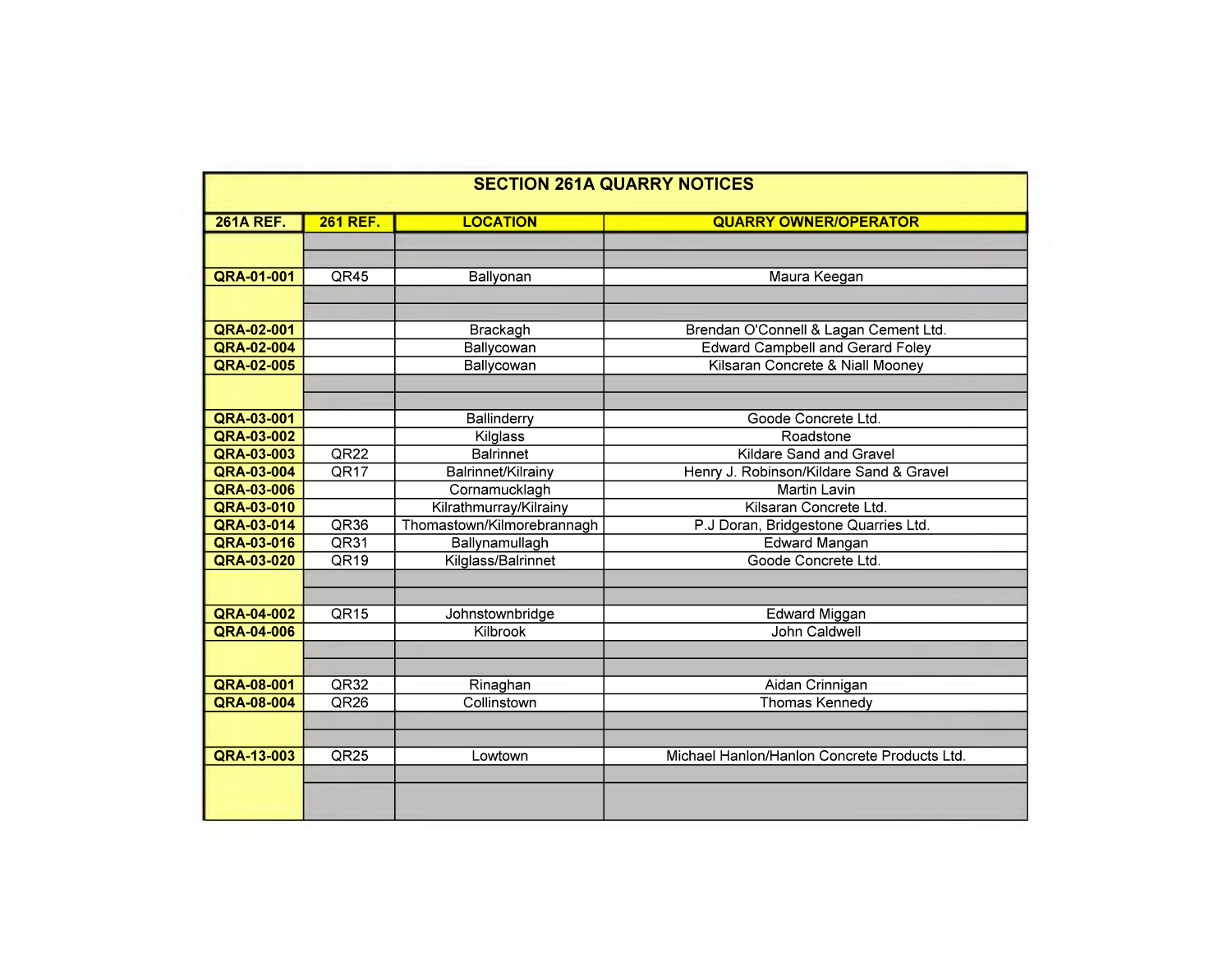| <b>261A REF.</b>         | <b>261 REF.</b>   | <b>LOCATION</b>                        | <b>QUARRY OWNER/OPERATOR</b>                                                    |
|--------------------------|-------------------|----------------------------------------|---------------------------------------------------------------------------------|
| <b>QRA-17-004</b>        |                   | <b>Boherkill</b>                       | <b>Michael Ennis</b>                                                            |
|                          |                   |                                        |                                                                                 |
| QRA-18-003               |                   | Mylerstown                             | James Raleigh                                                                   |
| QRA-18-007               | QR28              | Hill of Allen                          | Roadstone Dublin Ltd.                                                           |
|                          |                   |                                        |                                                                                 |
| QRA-19-002               | QR <sub>27</sub>  | Kerdiffstown                           | Tony Dean/Dean Waste Company Ltd.                                               |
| QRA-19-005               | QR43              | Kerdiffstown                           | M & M Coldstores Ltd.                                                           |
|                          |                   |                                        |                                                                                 |
| QRA-20-001<br>QRA-20-003 | QR41<br>QR39      | Thornberry<br><b>Hempstown Commons</b> | Bridget Cullen & Patrick Cullen<br>Stresslite Floors/Tanks & Tracey Enterprises |
| QRA-20-005               |                   | Cromwellstown                          | <b>William McDonnell</b>                                                        |
| QRA-20-006               | QR16              | <b>Slate Quarries</b>                  | Patrick Cullen & Thomas Cullen Jnr.                                             |
| <b>QRA-20-007</b>        | $\overline{QR33}$ | <b>Hempstown Commons</b>               | Frank Murphy                                                                    |
|                          |                   |                                        |                                                                                 |
| QRA-21-001               | QR10              | Coolsickin/Quinnsborough               | Noel Flynn & Sean Wilsey                                                        |
| QRA-21-002               |                   | Ballykelly                             | <b>Michael Byrne</b>                                                            |
| QRA-22-001               | QR30              |                                        | James McLoughlin                                                                |
|                          |                   | Knocknagalliagh                        |                                                                                 |
| QRA-23-002               |                   | Ballymany                              | Roseberry Construction Company Ltd.                                             |
|                          |                   |                                        |                                                                                 |
| QRA-25A-001              | QR57              | <b>Ballymore Eustace East</b>          | <b>Tracey Enterprises/Stresslite</b>                                            |
| QRA-25-005               | QR3               | Redbog                                 | J.W. Carnegie & Co. Ltd.                                                        |
| <b>QRA-25-006</b>        | QR <sub>29</sub>  | Redbog                                 | Roadstone Ltd.                                                                  |
| QRA-25-007               |                   | Redbog                                 | Anthony Murphy                                                                  |
| <b>QRA-25-010</b>        | QR23              | Redbog                                 | J.W. Carnegie & Co. Ltd.                                                        |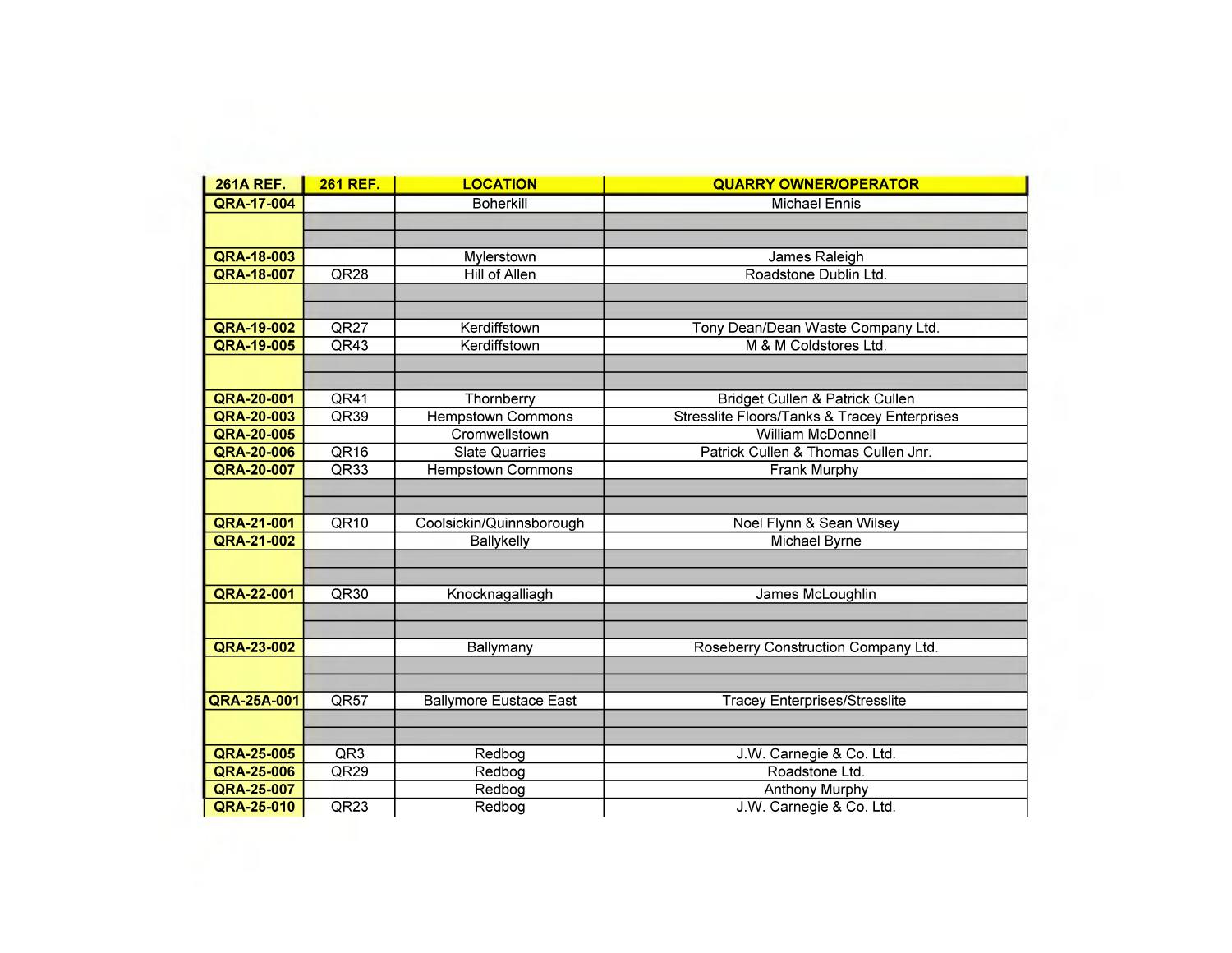| <b>261A REF.</b>  | <b>261 REF.</b>  | <b>LOCATION</b>       | <b>QUARRY OWNER/OPERATOR</b>                               |
|-------------------|------------------|-----------------------|------------------------------------------------------------|
| QRA-25-011        | QR42             | Redbog/Phillipstown   | Hudson Brothers Ltd.                                       |
| QRA-25-012        | QR18             | Redbog/Wolfestown     | A. Murphy, W. Miley, P. Donoghue & J.W Carnegie & Co. Ltd. |
|                   |                  |                       |                                                            |
| QRA-27-001        |                  | Kildoon               | James Merrins                                              |
| QRA-27-002        | QR64             | <b>Nurney Demesne</b> | <b>Dungrove Developments</b>                               |
| QRA-27-003        | QR21             | Blackditch            | Ernest & Mary Bennett/EM Bennett Sand & Gravel             |
| <b>QRA-27-005</b> |                  | Kildoon               | Paul Howard                                                |
|                   |                  |                       |                                                            |
|                   |                  |                       |                                                            |
| <b>QRA-28-004</b> | QR34             | <b>Ballysax Great</b> | Patrick & Elizabeth Higgins/Edward Nolan                   |
| <b>QRA-28-005</b> |                  | <b>Ballysaxhills</b>  | <b>Edward Nolan</b>                                        |
| QRA-28-006        | QR38             | <b>Ballysax Great</b> | <b>Edward Nolan</b>                                        |
| QRA-28-007        | QR2              | Ballysaxhills         | Matthew & Joanne Doyle/Kilsaran Concrete                   |
| QRA-28-012        |                  | Halverstown           | Kilsaran Concrete                                          |
|                   |                  |                       |                                                            |
| QRA-29-003        |                  | Bishopsland           | Eilish Quinlan                                             |
|                   |                  |                       |                                                            |
|                   |                  |                       |                                                            |
| QRA-31-002        |                  | Mylerstown            | Nicholas Hyland                                            |
|                   |                  |                       |                                                            |
|                   |                  |                       |                                                            |
| QRA-32-001        |                  | Kilgowan/Ballymount   | <b>Michael Wall</b>                                        |
| QRA-32-003        | QR14             | Baronsland            | <b>Christopher McCormack</b>                               |
| QRA-32-004        | QR59             | Mullaghmoy            | David Cooke                                                |
| QRA-32-007        |                  | <b>Usk</b>            | Kilsaran Concrete Ltd.                                     |
| QRA-32-008        | QR58             | <b>Usk</b>            | William Browne Sand & Gravel Ltd.                          |
|                   |                  |                       |                                                            |
| QRA-36-002        | QR <sub>24</sub> | Portersize/Timolin    | <b>KTK Sand and Gravel</b>                                 |
|                   |                  |                       |                                                            |
|                   |                  |                       |                                                            |
| QRA-37-001        |                  | Grangemellon          | <b>Thomas Yates</b>                                        |
| QRA-37-002        | QR5              | Beaconstown           | Robin Greene                                               |